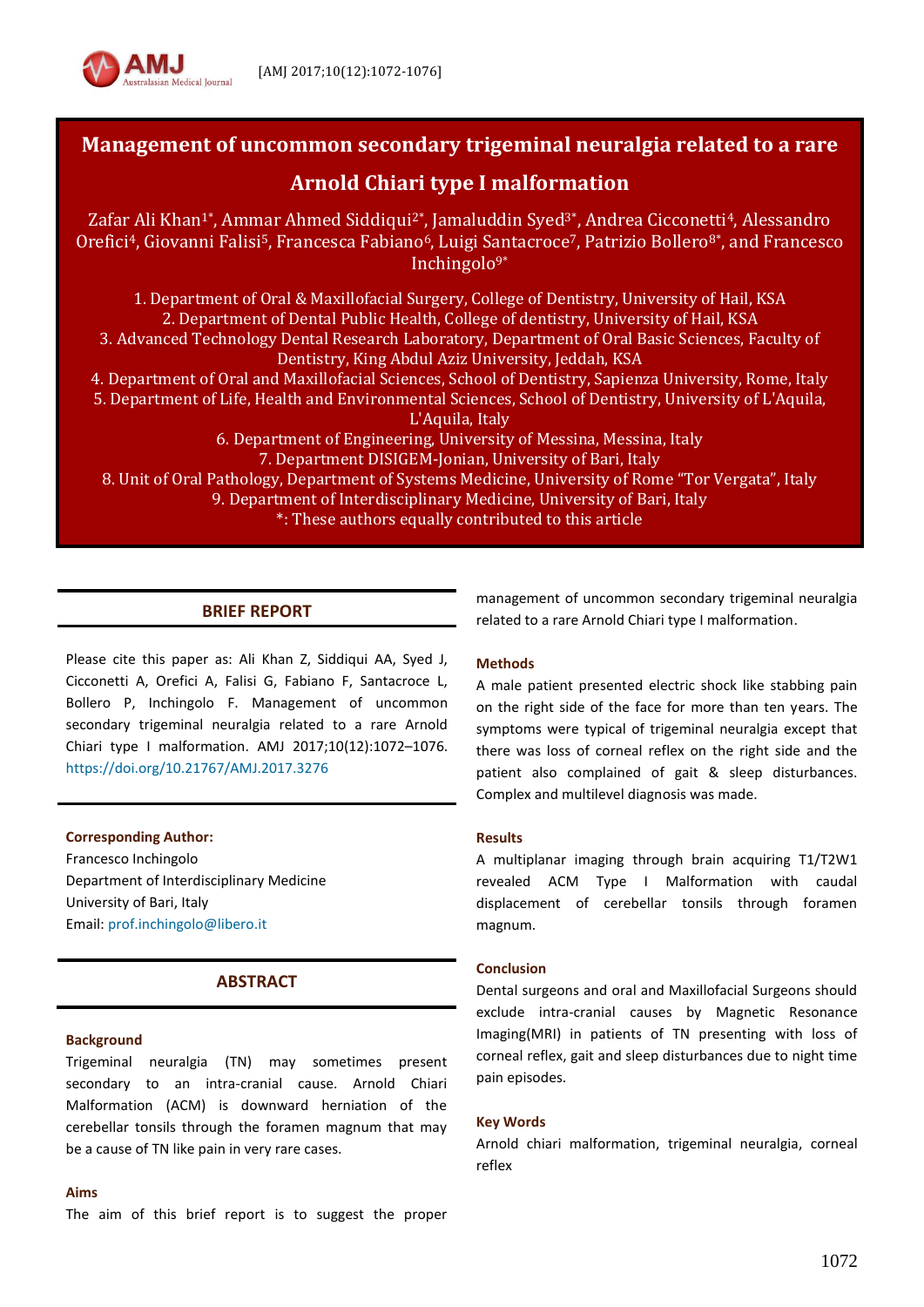## **Implications for Practice:**

### **1. What is known about this subject?**

Trigeminal neuralgia (TN) is most commonly related to vascular compression of the trigeminal nerve. Trigeminal neuralgia associated with Chiari's malformation is rare.

### **2. What new information is offered in this report?**

The severe trigeminal neuralgia could be related to ACM also thanks to the unusual finding of the loss of corneal reflex.

# **3. What are the implications for research, policy, or practice?**

This case highlighted how a correct diagnosis must first exclude the severe intra-cranial pathology in case of TN.

### **Background**

Trigeminal neuralgia (TN) is a chronic condition characterized by pain presenting in brief episodes, in one or more distributions of the trigeminal nerve. Episodes of pain secondary to TN are triggered by specific or not specific stimuli, such as chewing, shaving, or touching the face. A common cause of TN is compression of the trigeminal nerve root entry zone by an artery or vein, many cases of TN are idiopathic. Trigeminal neuralgia (TN) a sudden, usually unilateral, severe, brief, stabbing, recurrent pain in the distribution of one or more branches of the fifth cranial nerve is one of the most painful conditions of the face and has profound impact on quality of life as this prevents the patient from speaking, eating, drinking, touching or washing of the face and brushing teeth. $1,2}$  TN patients often initially presents to dental surgeons who subsequently refer them to Oral & Maxillofacial Surgeons.<sup>2</sup> Patients with TN are at times misdiagnosed and undergo misguided, unnecessary procedures and ineffective treatments. Some clinicians consider the diagnosis of TN to be purely history and clinical examination based without the need for any further investigation.<sup>1,3</sup>

In majority of cases TN may be primary (idiopathic) but rarely may arise secondary to an intracranial cause.

Typically, TN is diagnosed by the patient's clinical history, supported by a negative neurologic exam, and after a positive response to a trial of carbamazepine. NMR studies are often useful, especially when the diagnosis is uncertain or neurologic disorders are present. Many conditions are triggered by the compression of the Trigeminal nerve, even if the compression is within a few millimetres before to entry into the pons. Neuroimaging may help in

differentiating between primary and secondary TN by identify an intracranial cause in up to 15 per cent of patients and thus help correct diagnosis and management.<sup>4-6</sup>

TN may rarely be associated with Arnold Chiari 1 malformation (ACM).<sup>7</sup> ACM is a group of complex brain abnormalities traditionally defined as downward herniation of the cerebellar tonsils through the foramen magnum. Diagnosis of ACM with MRI evaluation of posterior cranial fossa is confirmed if the cerebral tips have exceeded 5mm below the foramen magnum. It occurs in about 0.4:1000 live births and has formed 3 per cent of all abortions.<sup>8-10</sup>

### **Case details**

A 65-years-old male presented electric shock like stabbing pain on the right side of the face for more than ten years. He was unable to eat, drink, speak or sleep properly because of the severity and multiple episodes of pain during day and even at night during sleep. He was taking carbamezapine 200mg and gabapentine 300mg twice daily without much relief in pain. On clinical examination there was loss of corneal reflex on the right side and the patient also complained of gait disturbances. On intra oral examination he had lost most of his teeth because of his inability to maintain proper oral hygiene due to the triggering of pain while brushing. He lost some of his teeth due to the TN pain mimicking as a tooth ache during the early stages of his disease as shown in his panoramic radiograph (Figure 1).

Based on history and clinical examination, secondary TN was suspected, and an MRI brain scan was an advised to identify probable intra cranial cause for the pain. A multiplanar imaging through brain acquiring T1/T2W1 revealed caudal displacement of cerebellar tonsils through foramen magnum (Figure 2). There was compression of cervico-medullary junction with syrinx in the cervical cord suggesting Arnold Chiari malformation type I (Figure 3). The patient was subsequently referred to the neurosurgery department for the decompression (occipital craniectomy and laminectomy).

### **Discussion**

Chiari malformations (CM) named after Hans Chiari, an Austrian pathologist, who first identified this pathology 1891. After that Ulius Arnold further elaborated on malformation it became now to be known as Arnold-Chiari malformation (ACM). ACM is classified into four types.<sup>9-11</sup> Specifically, type 1 is characterized by herniation of cerebellar tonsils alone, radiologically as simple tonsillar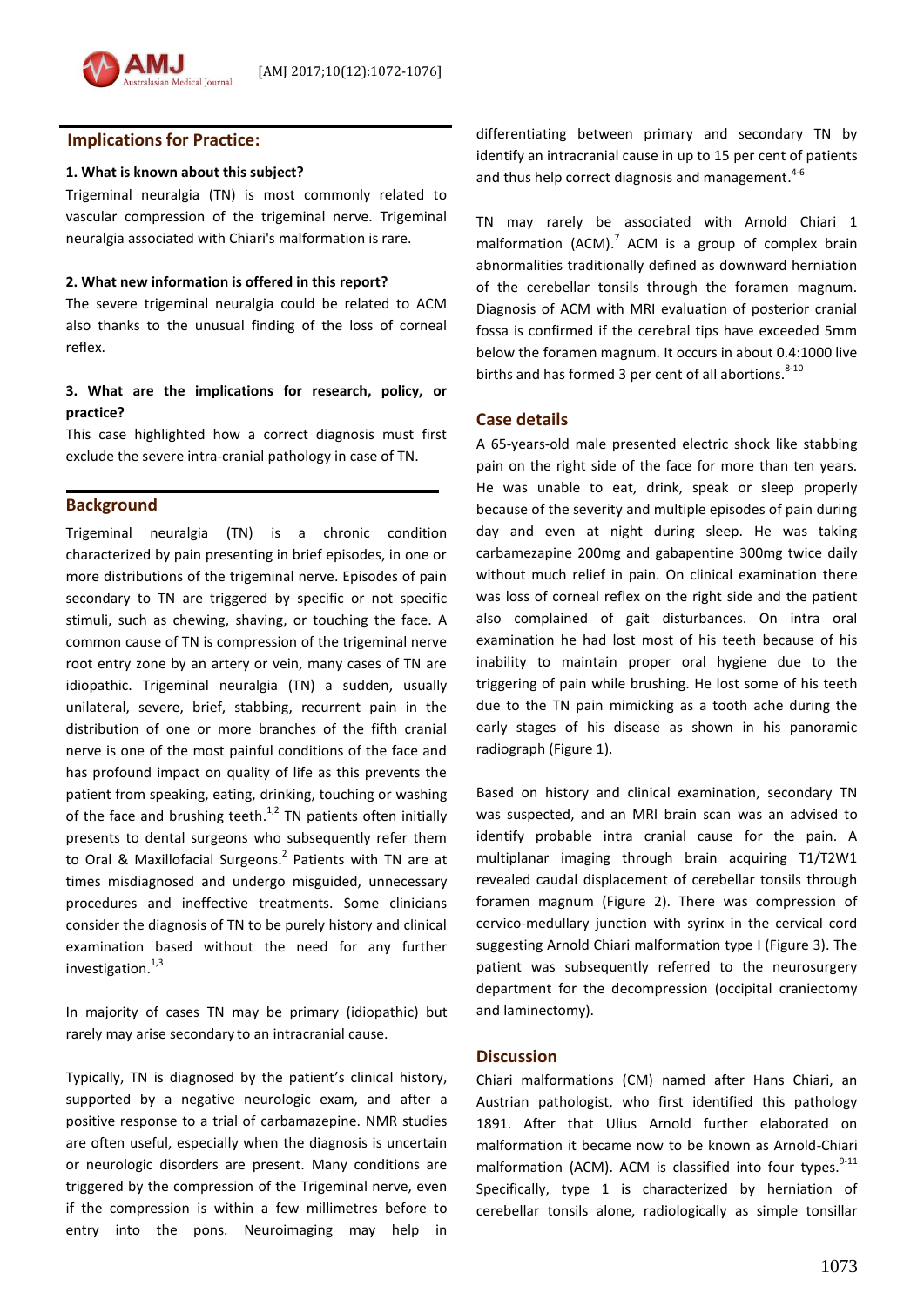

herniation 5mm or greater, below the foramen magnum.<sup>9-12</sup> Presentation of TN secondary to ACM is extremely rare as a very small number of such cases have been reported in scientific literature. In this specific clinical report, we first describe a TN secondary to ACM in whole country of Pakistan. The pathophysiology of TN secondary to ACM is hypothesized to be due to a variety of problems that may include vascular compression at the nerve root entry zone (NREZ) of fifth cranial nerve, demyelination of the trigeminal NREZ, micro-ischemic changes and direct brainstem compression.<sup>13</sup> In ACM spinal tract of the trigeminal nucleus is more susceptible as it is located dorsally and is poorly myelinated. 14,15 A variety of treatment options are available for TN secondary to ACM that may include microvascular decompression (MVD), retro-sigmoid craniotomy, endoscopic third ventriculostomy and ventricular shunt procedures. 14-18 Craniocervical decompression has been reported with 73 per cent resolution of pain symptoms.<sup>15</sup>

It could be interesting to approach future therapies by using of mesenchymal stem cells, given their paracrine immunoregulatory effects.<sup>19</sup> Several risk factors should be also avoided in TN, as some factors could be involved in the processes of cytopathic hypoxia and of cellular oxidative stress.<sup>20-23</sup> Finally, the diagnosis must even consider, and exclude, oncological issues,<sup>24,25</sup> syndromic conditions especially those related to oral and maxillofacial regions,<sup>26</sup> or micro- and macro-trauma, eventually treated with traditional or innovative autologous scaffolds. 27-30

## **Conclusion**

Chiari I malformation usually presents with headache, numbness, weakness and gait abnormalities. This case report is an addition to the very few reported cases of TN secondary to ACM. Dental surgeons and oral & Maxillofacial Surgeons should consider this diagnosis in patients of TN presenting with loss of corneal reflex, gait and sleep disturbances due to night time pain episodes; the pathophysiology of TN in these cases may be due to neurovascular conflict. MRI in all patients presenting with TN is mandatory, which may provide valuable etiological information, prevent the progression of the disease, and avoid erroneous diagnosis and unsuitable treatment interventions. This report supports early surgical intervention for symptomatic patients to achieve long-term surgical benefit.

# **References**

1. Ko AL, Lee A, Raslan AM, et al. Trigeminal neuralgia without neurovascular compression presents earlier than trigeminal neuralgia with neurovascular compression. J Neurosurg. 2015;123(6):1519–27. doi: 10.3171/2014.11.JNS141741.

- 2. Zakrzewska JM. Differential diagnosis of facial pain and guidelines for management. Br J Anaesth. 2013;111(1):95–104. doi: 10.1093/bja/aet125.
- 3. Wang Y, Zhang S, Li P, et al. Gamma Knife Surgery for Recurrent Trigeminal Neuralgia in Cases with Previous Microvascular Decompression. World Neurosurg. 2017. doi: 10.1016/j.wneu.2017.11.062.
- 4. Khan M, Nishi SE, Hassan SN, et al. Trigeminal Neuralgia, Glossopharyngeal Neuralgia, and Myofascial Pain Dysfunction Syndrome: An Update. Pain Res Manag. 2017;2017:7438326. doi: 10.1155/2017/7438326.
- 5. Toller MO, Uzun E, Incesu L. Clinical and magnetic resonance imaging evaluation of facial pain. Oral Surg Oral Med Oral Pathol Oral Radiol Endod. 2004;97:652–8. DOI: 10.1016/S1079210403005997
- 6. Gronseth G, Cruccu G, Alksne J, et al. Practice Parameter: The diagnostic evaluation and treatment of trigeminal neuralgia (an evidence-based review). Neurology. 2008;71(15):1183–1190. doi: 10.1212/01.wnl.0000326598.83183.04.
- 7. Loch-Wilkinson T, Tsimiklis C, Santoreneos S. Trigeminal neuralgia associated with Chiari 1 malformation: symptom resolution following craniocervical decompression and duroplasty: Case report and review of the literature. Surg Neurol Int. 2015;6:S327–9. doi: 10.4103/2152-7806.161407.
- 8. Langridge B, Phillips E, Choi D. Chiari Malformation Type 1: A Systematic Review of Natural History and Conservative Management. World Neurosurg. 2017;104:213–219. doi: 10.1016/j.wneu.2017.04.082.
- 9. Nagy L, Mobley J, Ray C. Familial Aggregation of Chiari Malformation: Presentation, Pedigree, and Review of the Literature. Turk Neurosurg. 2016;26(2):315–20. doi: 10.5137/1019-5149.JTN.10471-14.1.
- 10. Milhorat TM, Nishikawa M, Kula RW, et al. Mechanisms of cerebellar tonsil herniation in patients with Chiari malformations as a guide to clinical management. Acta Neurochir. 2010;152:1117–1127. doi: 10.1007/s00701- 010-0636-3.
- 11.Galarza M, Lopez-Guerrero AL, Martinez-Lage JF. Posterior fossa arachnoid cysts and cerebellar tonsillar descent: short review. Neurosurg Rev. 2010;33:305–314. doi: 10.1007/s10143-010-0262-9.
- 12. Elster AD, Chen MY. Chiari I malformations: clinical and radiologic reappraisal. Radiology. 1992;183(2):347–53. PMID: 1561334
- 13. Papanastassiou AM, Schwartz RB, Friedlander RM. Chiari I malformation as a cause of trigeminal neuralgia: Case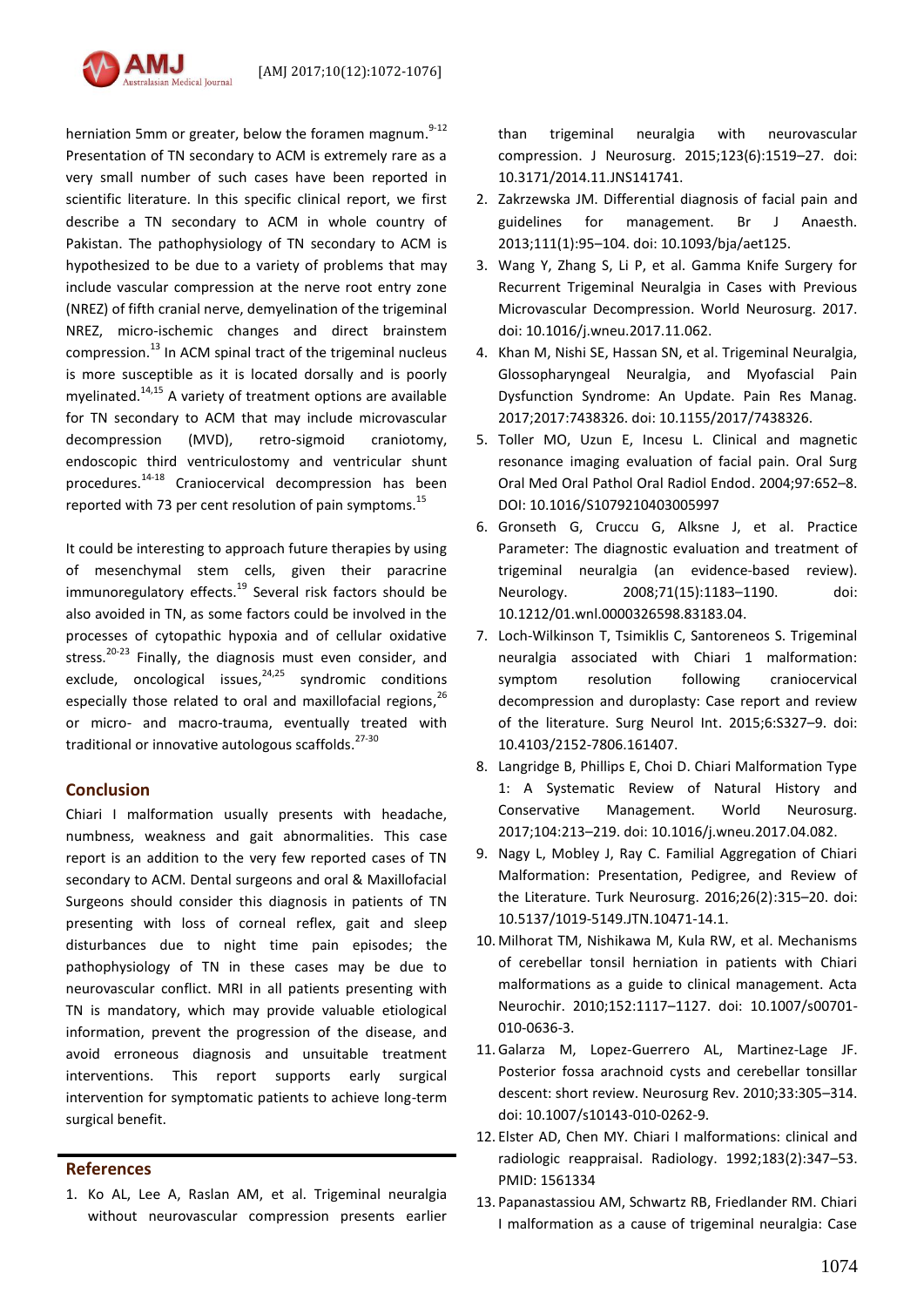

report. Neurosurgery. 2008;63:E614–5. doi: 10.1227/01.NEU.0000324726.93370.5C.

- 14.González-Bonet LG, Piquer J. Trigeminal Neuralgia: A Symptom of Chiari I. Neurosurgery. 2012;71:911–2. DOI: 10.1227/NEU.0b013e318266214b
- 15. Than KD, Sharifpour M, Wang AC, et al. Chiari I malformation manifesting as bilateral trigeminal neuralgia: Case report and review of the literature. J Neurol Neurosurg Psychiatry. 2011;82:1058–9. doi: 10.1136/jnnp.2009.196121
- 16. Vince GH, Bendszus M, Westermaier T, et al. Bilateral trigeminal neuralgia associated with Chiari's type I malformation. Br J Neurosurg. 2010;24:474–6. doi: 10.3109/02688691003587421.
- 17. Teo C, Nakaji P, Serisier D, et al. Resolution of trigeminal neuralgia following third ventriculostomy for hydrocephalus associated with chiari I malformation: Case report. Minim Invasive Neurosurg. 2005;48:302–5. doi: 10.1055/s-2005-915597.
- 18.Gnanalingham K, Joshi SM, Lopez B, et al. Trigeminal neuralgia secondary to Chiari's malformation treatment with ventriculoperitoneal shunt. Surg Neurol. 2005;63:586–8. PMID: 15936398.
- 19. Tatullo M, Falisi G, Amantea M, et al. Dental Pulp Stem Cells and Human Periapical Cyst Mesenchymal Stem Cells In Bone Tissue Regeneration: Comparison Of Basal And Osteogenic Differentiated Gene Expression Of A Newly Discovered Mesenchymal Stem Cell Lineage. J Biol Regul Homeost Agents. 2015;29(3):713–8. PMID: 26403412.
- 20. Tatullo M, Gentile S, Paduano F, et al. Crosstalk between oral and general health status in e-smokers. Medicine (Baltimore). 2016;95(49):e5589. doi: 10.1097/MD.0000000000005589
- 21. Tatullo M, Simone GM, Tarullo F, et al. Antioxidant and Antitumor Activity of a Bioactive Polyphenolic Fraction Isolated from the Brewing Process. Sci Rep. 2016;6:36042. doi: 10.1038/srep36042
- 22. Marrelli M, Gentile S, Palmieri F, et al. Correlation between Surgeon's experience, surgery complexity and the alteration of stress related physiological parameters. PLoS One. 2014;9(11):e112444. doi: 10.1371/journal.pone.0112444.
- 23. Tatullo M, Marrelli M, Scacco S, et al. Relationship between oxidative stress and "burning mouth syndrome" in female patients: a scientific hypothesis. Eur Rev Med Pharmacol Sci. 2012;16(9):1218–21. PMID: 23047505
- 24. Tatullo M, Marrelli M, Amantea M, et al. Bioimpedance Detection of Oral Lichen Planus Used as Preneoplastic Model. J Cancer. 2015;6(10):976–83. doi:

10.7150/jca.11936. eCollection 2015.

- 25. Inchingolo F, Tatullo M, Abenavoli FM, et al. Non-Hodgkin lymphoma affecting the tongue: unusual intraoral location. Head Neck Oncol. 2011;3:1. doi: 10.1186/1758-3284-3-1.
- 26. Inchingolo F, Tatullo M, Abenavoli FM, et al. Nonsyndromic multiple supernumerary teeth in a family unit with a normal karyotype: case report. Int J Med Sci. 2010;7(6):378–84 doi:10.7150/ijms.7.378
- 27. Aulino P, Costa A, Chiaravalloti E, et al. Muscle extracellular matrix scaffold is a multipotent environment. Int J Med Sci. 2015;12(4):336–40. doi: 10.7150/ijms.10761
- 28. Perniconi B, Coletti D, Aulino P, et al. Muscle acellular scaffold as a biomaterial: effects on C2C12 cell differentiation and interaction with the murine host environment. Front Physiol. 2014;5:354. doi: 10.3389/fphys.2014.00354.
- 29. Marrelli M, Pujia A, Palmieri F, et al. Innovative approach for the *in vitro* research on biomedical scaffolds designed and customized with CAD-CAM technology. Int J Immunopathol Pharmacol. 2016;29(4):778–783. doi: 10.1177/0394632016646121
- 30. Paduano F, Marrelli M, Amantea M, et al. Adipose Tissue as a Strategic Source of Mesenchymal Stem Cells in Bone Regeneration: A Topical Review on the Most Promising Craniomaxillofacial Applications. Int J Mol Sci. 2017;18(10). doi: 10.3390/ijms18102140.

### **ACKNOWLEDGEMENTS**

None

#### **PEER REVIEW**

Not commissioned. Peer reviewed.

# **CONFLICTS OF INTEREST**

The authors declare that they have no competing interests.

#### **FUNDING**

None

# **ETHICS COMMITTEE APPROVAL**

This study was approved by internal committee of Department of Oral & Maxillofacial Surgery, College of dentistry, University of Hail, KSA.